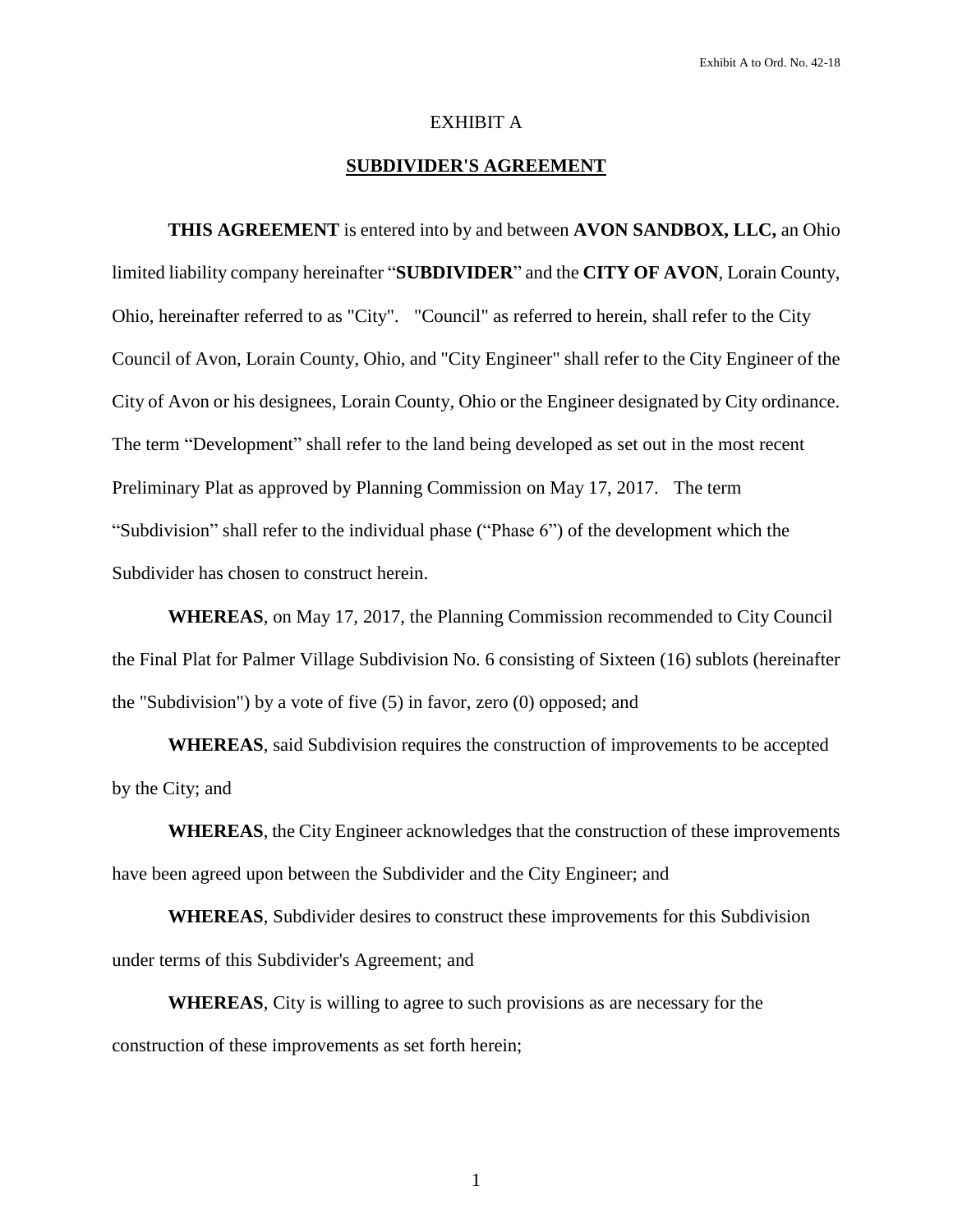# **NOW, THEREFORE, THE FOLLOWING IS HEREBY AGREED TO BY AND BETWEEN THE SUBDIVIDER AND THE CITY OF AVON, LORAIN COUNTY, OHIO:**

# 1. Construction of Improvements.

The Subdivider is to construct and install according to specifications all improvements shown and set forth in the Final Plat. Subdivider's obligation to construct shall not be conditioned upon sale of lots in the Subdivision.

# 2. Engineer's Estimated Cost of Improvements.

The City Engineer has reviewed the estimated costs of construction of improvements as submitted by the Subdivider's Engineer and concurs with said estimated cost in the amount of Three Hundred Seventy Seven Thousand One Hundred Fifteen and 00/100 (\$377,115.00) Dollars.

# 3. Performance Bond Agreement.

Subdivider shall provide a financial guarantee of performance to the Finance Director of the City of Avon in the form of a Performance Bond or Letter of Credit, a copy of which is attached hereto as Exhibit A-1, in the amount of Four Hundred Fourteen Thousand Eight Hundred Twenty Six and 50/100 (\$414,826.50) Dollars which is One Hundred Ten (110%) percent of the total Engineer's estimate of costs. No construction of improvements shall commence until said financial guarantee of performance has been provided to the Finance Director. This financial guarantee shall be released to Subdivider upon completion of all improvements to be accepted by the City for this phase of the Development to the satisfaction of the City Engineer and upon passage of ordinance by Council accepting the improvements.

# 4. Deposit for Engineering, Construction Inspection, and Material Testing Fees.

Prior to this Subdivider's Agreement being placed on Council's agenda for approval by ordinance, the Subdivider shall deposit the sum of Twenty Two Thousand Six Hundred Twenty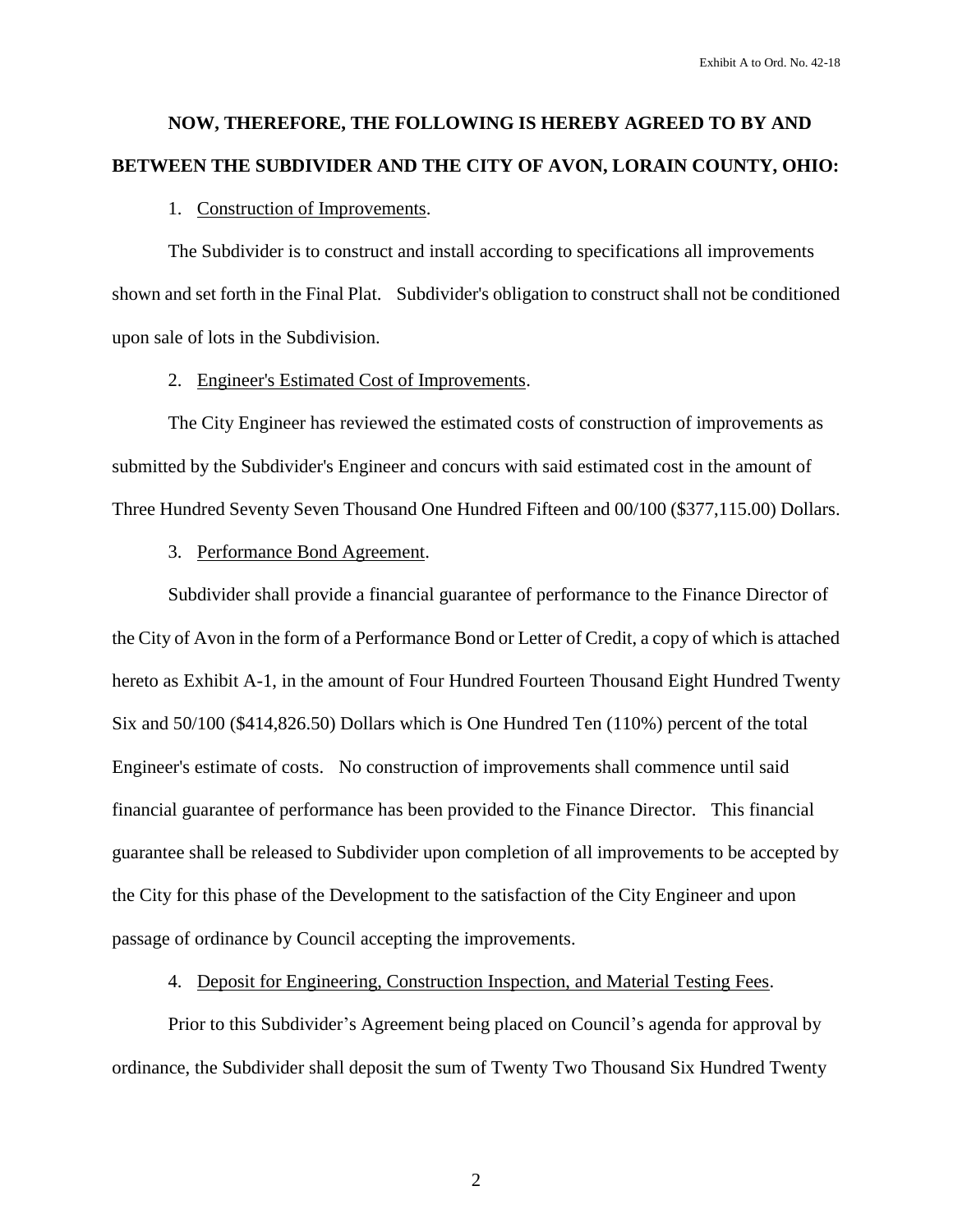Six and 00/100 (\$22,626.00) Dollars with the Finance Director of the City of Avon to cover the engineering fees commensurate with the work performed, including construction inspection and material testing fees. Should actual expenses exceed the required deposit, the City reserves the right, at any time, to demand additional funds be deposited by Subdivider under this section to cover current or future engineering, construction inspection, and material testing fees. Failure to make the required deposits with the Finance Director within three (3) business days of said Director's written request shall constitute and be considered cause for the City to suspend any further development work by the Subdivider until such time as the Subdivider is in full compliance with this Section. The City shall not accept improvements in any Subdivision until all engineering, construction inspection and material testing fees have been paid.

Any deposit over and above actual expenses for engineering in this Phase of the Subdivision shall be retained by the City and shall be released to Subdivider only after the completion of all improvements for the entire Development to the satisfaction of the City Engineer.

5. Stabilization Deposit.

Prior to this Subdivider's Agreement being placed on Council's agenda for approval by ordinance, the Subdivider shall deposit the sum of Eight Hundred and 00/100 (\$800.00) Dollars with the Finance Director of the City of Avon for stabilization costs set forth in ACO  $\S 1052.11(b)$ .

6. Stormwater Inspection Fee.

Prior to this Subdivider's Agreement being placed on Council's agenda for approval by ordinance, Subdivider shall remit the sum of One Thousand Five Hundred and 00/100 (\$1,500.00) Dollars to the Finance Director of the City of Avon for the stormwater inspection fee required under ACO  $$1052.11(c)$ .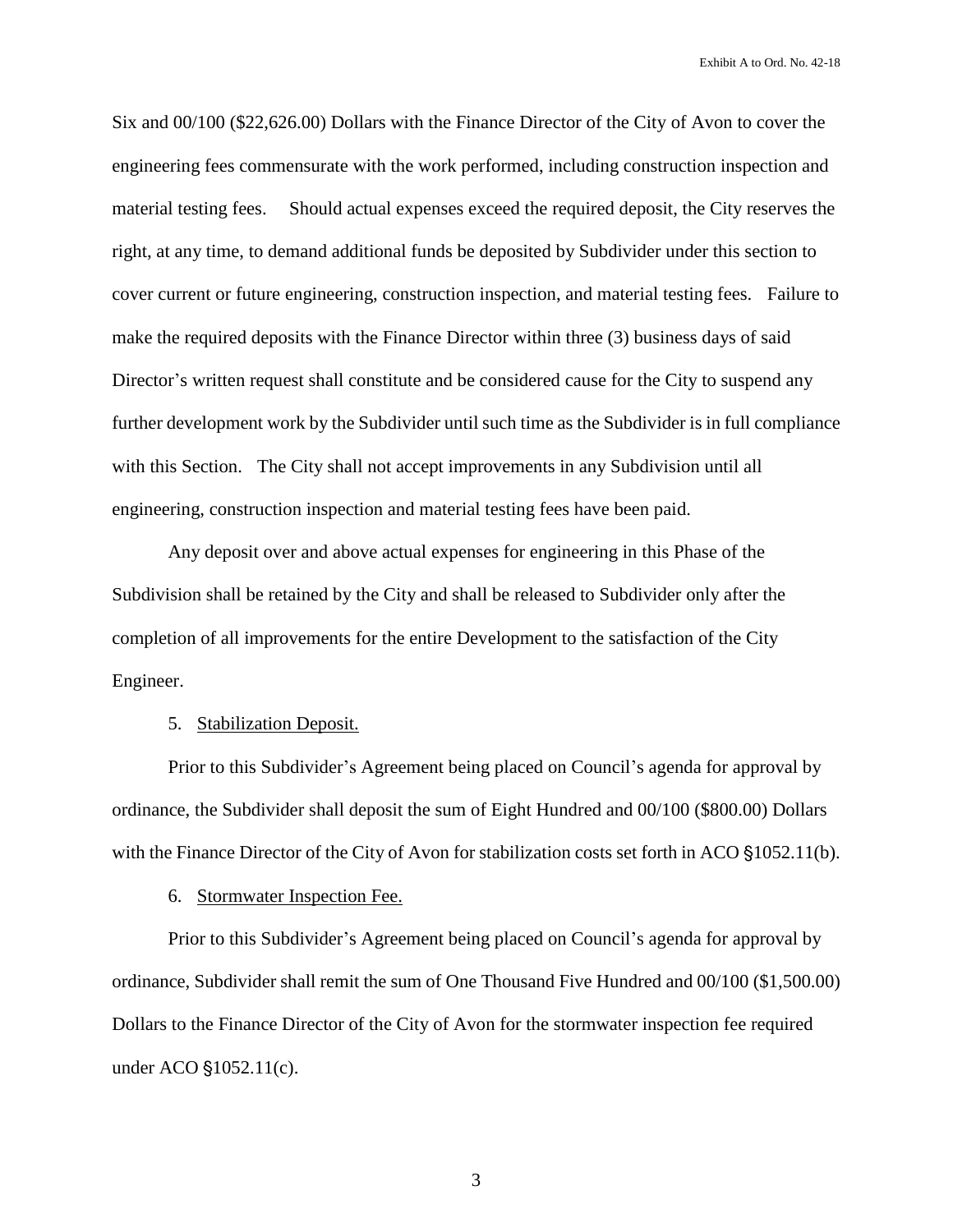## 7. Deposit for Legal Fees.

Prior to this Subdivider's Agreement being placed on Council's agenda for approval by ordinance, Subdivider shall deposit the sum of Two Thousand Five Hundred and 00/100 (\$2,500.00) Dollars with the Finance Director of the City of Avon to cover the legal expenses commensurate with the work performed. Should actual expenses exceed the required deposit, the City reserves the right, at any time, to demand additional funds be deposited by Subdivider under this section to cover current or future legal fees. Failure to make the required deposits with the Finance Director within three (3) business days of said Director's written request shall constitute and be considered cause for the City to suspend any further development work by the Subdivider until such time as the Subdivider is in full compliance with this Section. The City shall not accept improvements in any Subdivision until all legal fees have been paid.

Any deposit over and above actual legal expenses for this Phase of the Subdivision shall be retained by the City and shall be released to Subdivider only after the completion of all improvements for the entire Development to the satisfaction of the City Engineer and the Law Director.

# 8. Deposit for Miscellaneous Costs.

In order to provide the City with adequate funds to cover miscellaneous costs incurred by the City relating to this Subdivision, Subdivider shall deposit the sum of Five Thousand and 00/100 (\$5,000.00) Dollars with the Director of Finance of the City of Avon. This deposit shall be made prior to an ordinance to accept improvements pertinent to the Subdivision being placed on Council's agenda for action. This deposit shall be held by the Director of Finance for a period of three (3) years from the date of Council's acceptance of the improvements in said Subdivision by ordinance.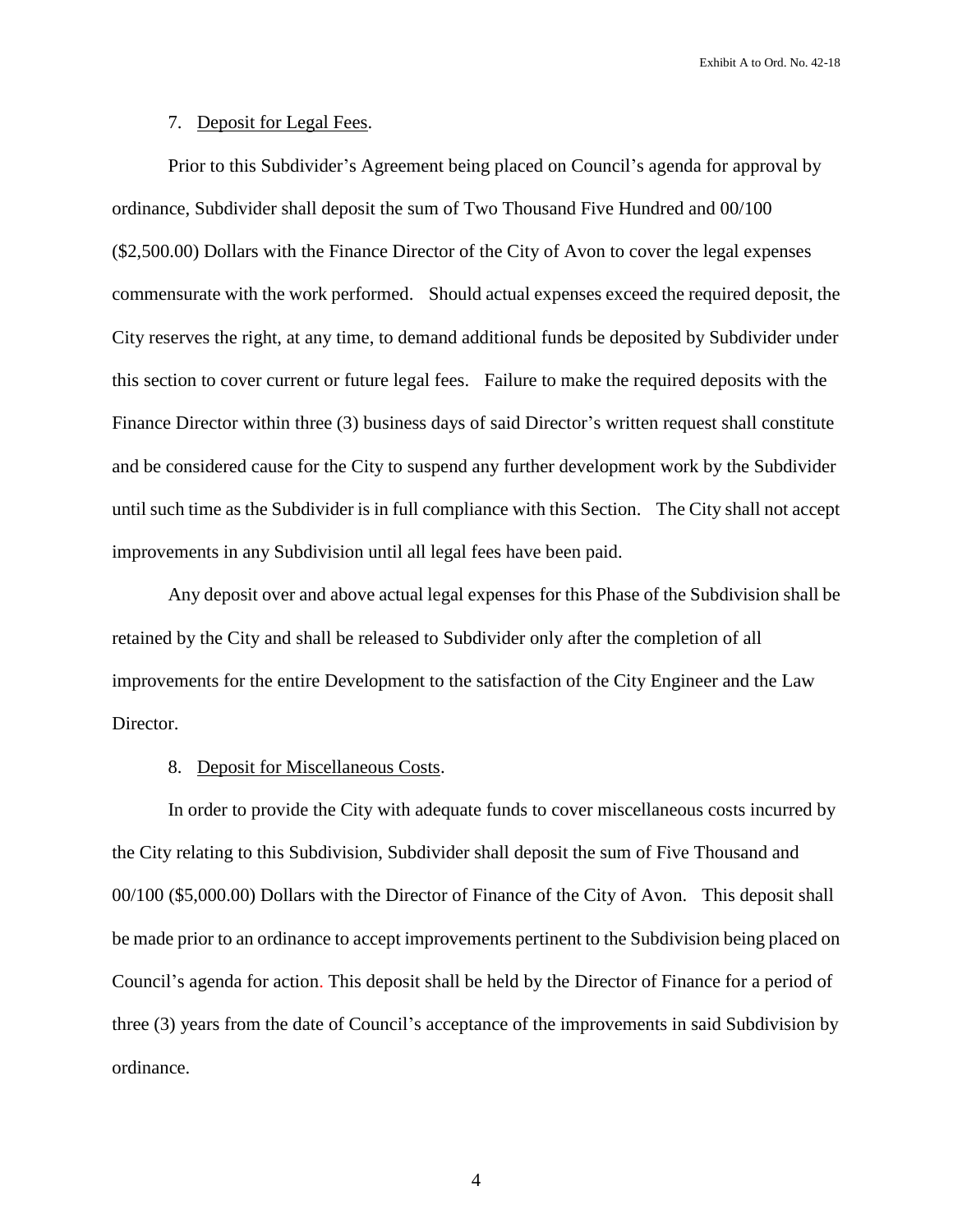# 9. Indemnification and Liability Insurance.

The Subdivider hereby agrees to hold the City of Avon, its officers, directors, agents and employees harmless and to indemnify them against all claims, expenses and liability as a result of loss or injury arising out of the clearing of land or construction of the Subdivision and improvements.

Prior to the commencement of any work on the Development site or construction the Subdivider agrees to provide the City with proof of One Million (\$1,000,000.00) Dollars liability insurance protecting the City and Subdivider Avon Sandbox from liability arising out of the development of the Subdivision and improvements. Subdivider shall not allow this insurance to expire earlier than the effective period of any maintenance bond, and shall provide a copy of the insurance policy to remain, at all times, with the Director of Finance of the City.

## 10. Title Insurance.

Prior to recording of the final Plat, Subdivider shall furnish title insurance in the amount of One Million (\$1,000,000) Dollars, covering the lands to be dedicated to the City of Avon as indicated on the final Plat and showing the unencumbered, legal title to such dedicated lands in the name of the City when the final Plat is filed for record.

#### 11. Maintenance Bond.

Prior to being placed on Council's agenda for acceptance of improvements in this Subdivision, Subdivider shall deposit with the Director of Finance a Three (3) year maintenance bond for streets, pavement, storm and sanitary sewers, water systems, street lighting systems and facilities appurtenant thereto in the amount of Thirty Seven Thousand Seven Hundred Eleven and 00/100 (\$37,711.00) Dollars, which represents ten percent (10%) of the estimated cost of said improvements.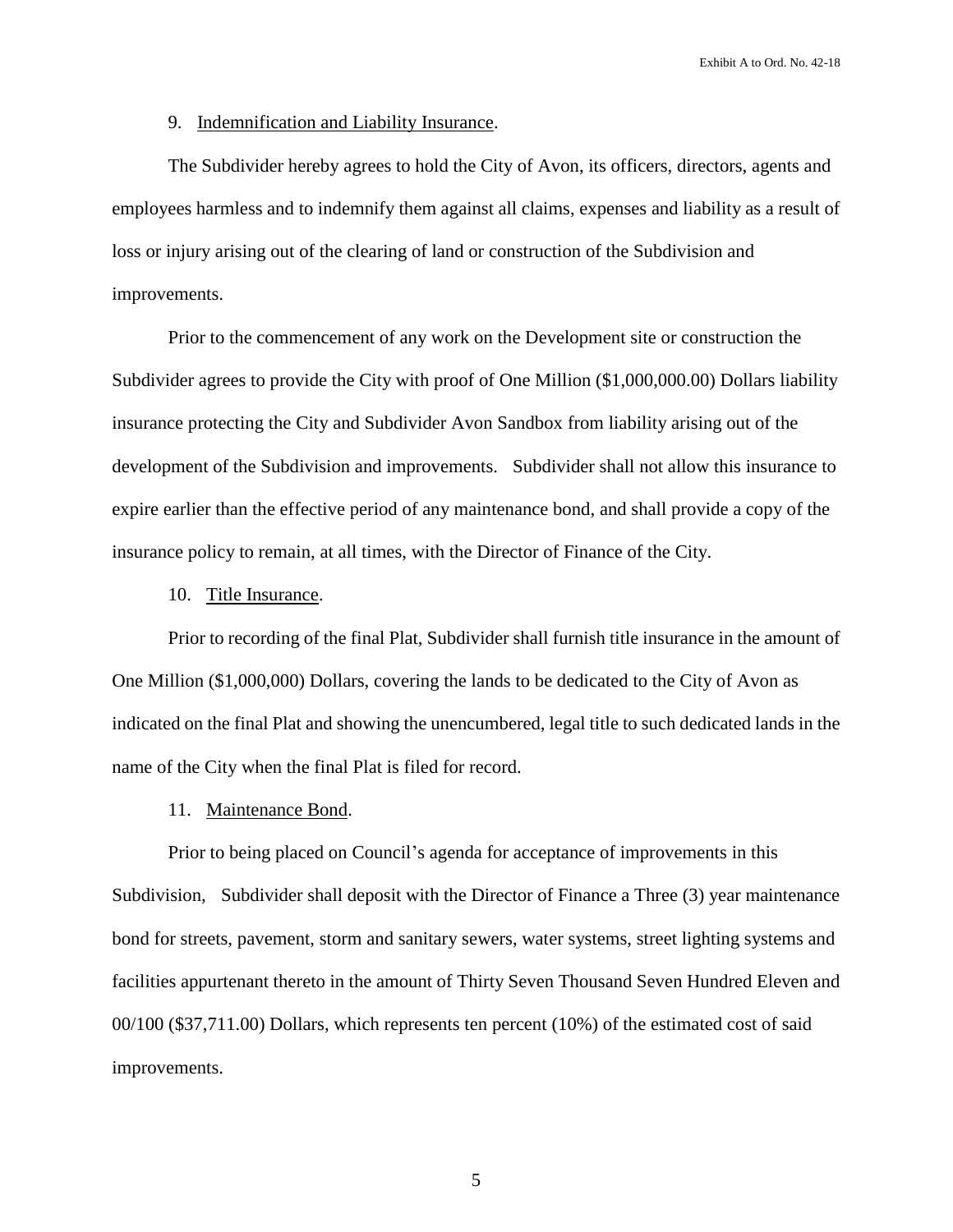#### 12. Sidewalk Deposit.

Subdivider's estimated cost for sidewalk is Thirty Four Thousand Nine Hundred Fifty and 00/100 (\$34,950.00) Dollars. Should sidewalks not be completed at the time of acceptance of improvements by City Council, Subdivider shall deposit with the Office of the Director of Finance a cash deposit in the amount of Fifty Two Thousand Four Hundred Twenty Five and 00/100 (\$52,425.00) Dollars, which is 150% of the Subdivider's estimate for construction of sidewalks. This deposit must be made prior to an ordinance to accept improvements pertinent to the Subdivision being placed on Council's agenda for action. Subdivider will be entitled to incremental refunds of 25% of the total amount deposited upon installation of each quarter  $(\frac{1}{4})$  of the total sidewalk to be installed and upon verification of same by the Service Director.

Subdivider must install sidewalks throughout the Subdivision within Thirty (30) months of the date in which the City passes an ordinance accepting improvements. In the event that sidewalks are not installed within this period, the sidewalk deposit shall be forfeited and the City shall install the sidewalks and charge to Subdivider any additional costs incurred not covered by the sidewalk deposit.

# 13. Tree Deposit.

Prior to an ordinance being placed on Council's agenda for acceptance of improvements in this Subdivision, Subdivider will deposit with the Finance Director of the City of Avon the sum of Four Thousand Four Hundred and 00/100 (\$4,400.00) Dollars to assure compliance with the requirement of planting of One (1) tree per sublot (\$275 x 16) in the Subdivision. The deposit will be refunded by the Finance Director upon verification by the Service Director that trees have been planted in compliance with this Agreement and the Codified Ordinances of the City of Avon.

14. Deposit for Street and Traffic Control Signage and Pavement Markings.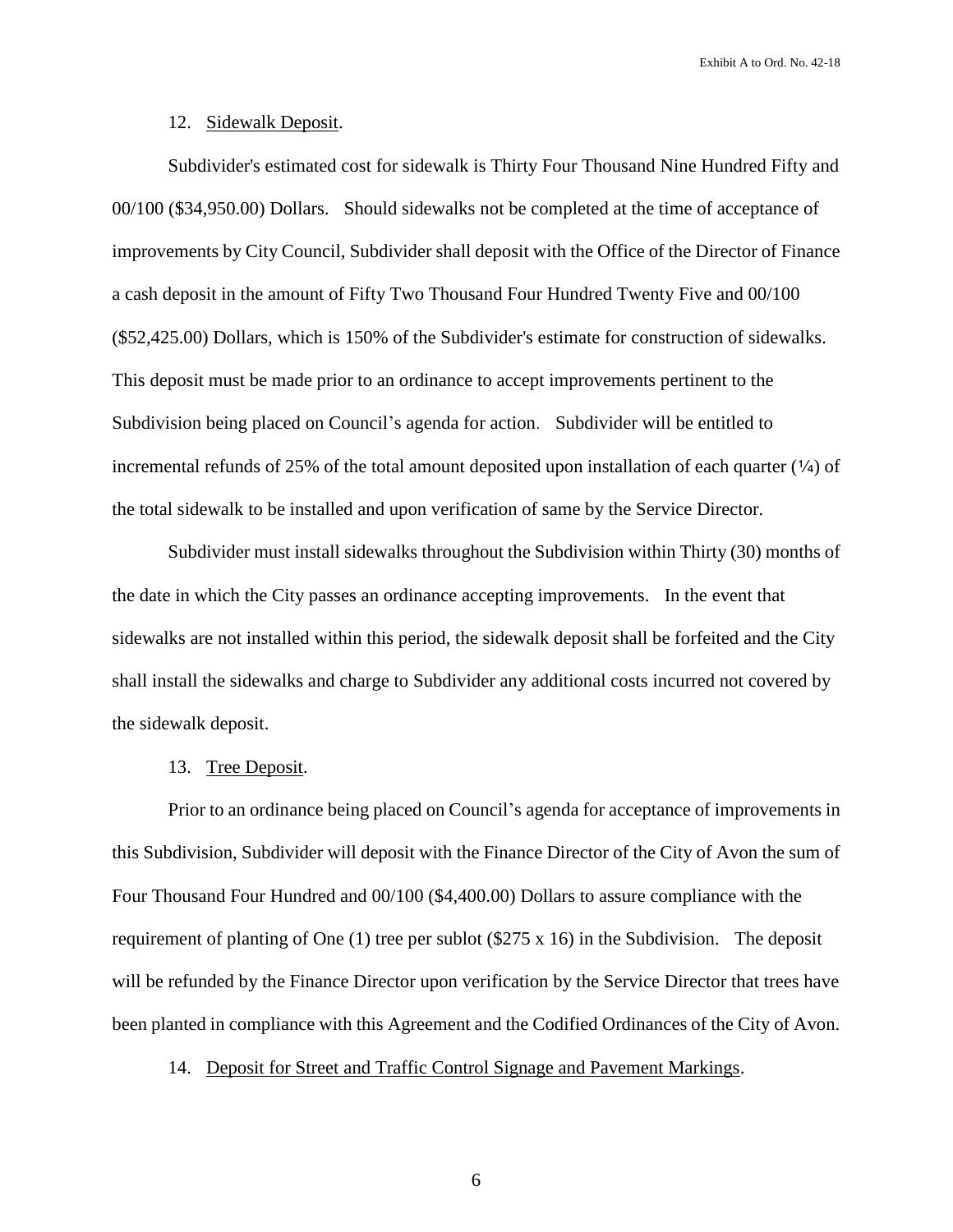Prior to this Subdivider's Agreement being placed on Council's agenda for approval by ordinance, Subdivider shall deposit with the Director of Finance the amount of Eight Hundred and 00/100 (\$800.00) Dollars. This amount represents the number of sublots (16) multiplied by Fifty (\$50.00) Dollars. The deposit shall be held by the City for a Two (2) year period commencing with the passage of the ordinance accepting the improvements. In the event the Subdivider fails to comply as required herein, said sum shall be expended by the City exclusively for the costs of placement of street and traffic control signage and pavement markings as shall be determined by the Director of Public Safety, within the Subdivision. At the expiration of this Two (2) year period, any amount remaining on deposit with the City shall be refunded to Subdivider with the approval of the Safety Director.

# 15. Deposit for Mechanical Traffic Control Devices.

The Subdivider is not installing any mechanical traffic control devices in this Subdivision. As such, Subdivider will not be required to post a deposit for mechanical traffic control devices.

## 16. Sublots Within Floodplain.

Subdivider agrees to obtain a conditional letter of map revision (CLOMR) for any land which is located within a special flood hazard area (SFHA) prior to the commencement of any work in said area. Said conditional letter of map revision (CLOMR) shall be granted by the Federal Emergency Management Agency (FEMA) and be supported by an appropriate hydrologic and hydraulic analysis. In any case, Subdivider agrees to obtain a letter of map revision (LOMR) from FEMA prior to an ordinance being placed on Council's agenda for acceptance of improvements in this Subdivision. Any homes developed within a floodway, 100 year flood plain or 500 year flood plain as shown on the latest FEMA-FIRM map must abide by ACO  $\S$ 1050.117 and design standards set forth in ACO Chapters 1050, 1051 and 1464.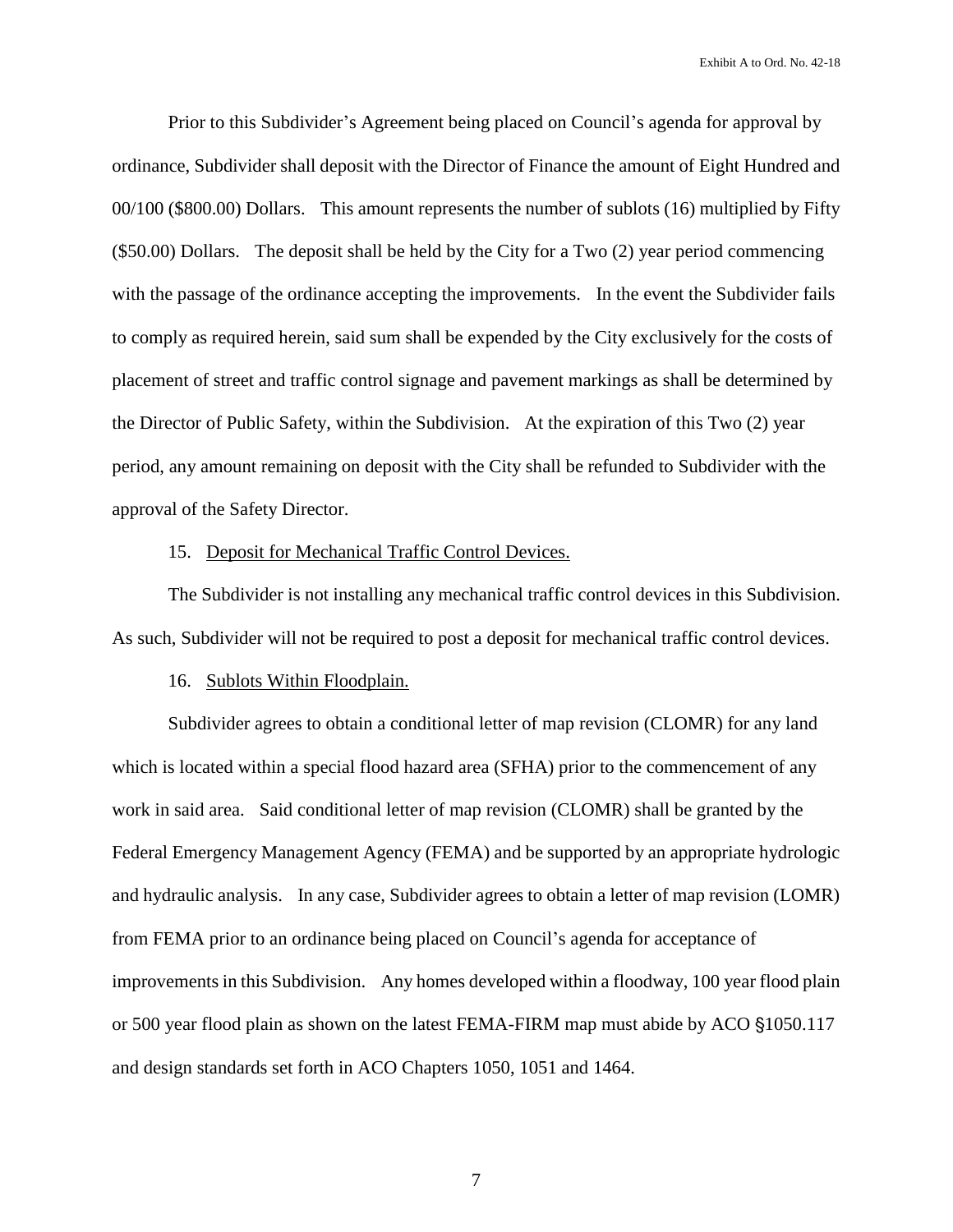# 17. Model Home.

The City of Avon hereby grants Subdivider an exception to the City's subdivision regulations and will allow a building permit for the construction of Two (2) model homes in the Subdivision prior to acceptance of dedication of improvements by City Council. However, prior to the issuance of said building permits, Subdivider must have constructed and obtained approval of all utilities and completed the street in front of the model home. A sidewalk shall be constructed in front of the model home immediately upon completion of the model home. No occupancy permit will be issued for the model home until construction of all improvements in the Subdivision is completed, an ordinance accepting the dedication of improvements in the Subdivision is passed by City Council and the final plat is recorded.

## 18. Assessments.

Subdivider agrees to pay all outstanding assessments to the appropriate governmental entity. Conclusive proof that said assessments have been paid must be submitted to the Finance Director prior to an ordinance being placed on Council's agenda for acceptance of improvements in this Subdivision.

# 19. Payment or Satisfaction of Delinquent or Outstanding Obligations.

Unless otherwise specified in this document, prior to this Subdivider's agreement being placed on Council's Agenda for approval by ordinance, any monies owed by the Subdivider to the City of Avon, as determined by the City Finance Director, and which remain unpaid, shall be paid by Subdivider or approved as satisfied by the City Finance Director.

# 20. Miscellaneous Provisions.

#### Off-Site Improvements.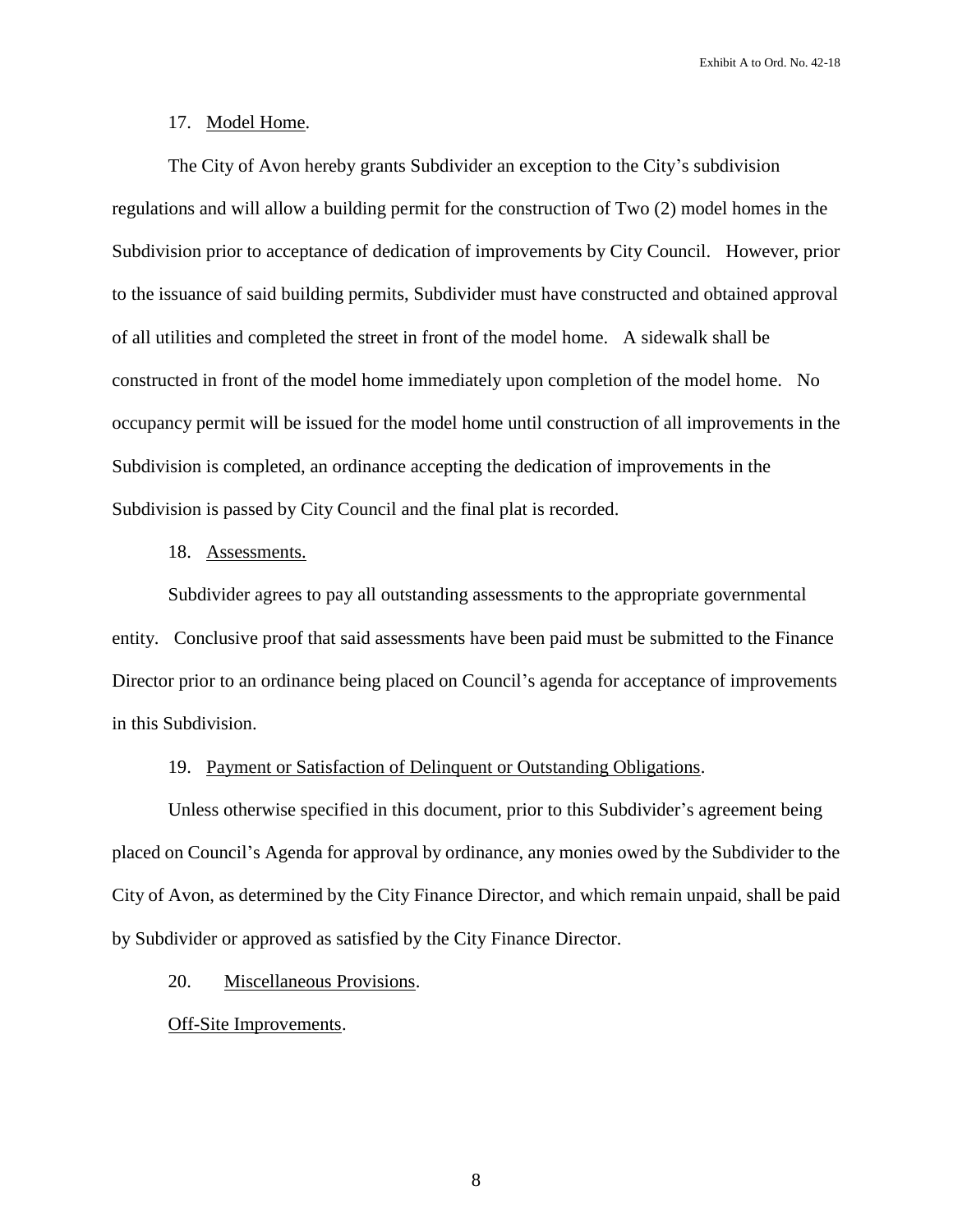Where applicable, the Subdivider agrees to construct and install off-site improvements pursuant to plans and specifications approved by the City of Avon. The financial guarantees for said off-site improvements have been included in the Performance Bond and Maintenance Bond set forth in this Agreement.

# 21. Off-Site Storm Drainage.

Where applicable, the Subdivider agrees to comply with plans and off-site drainage approved by the City Engineer and shall perform the clearing and cleaning of ditches and land reasonably necessary at Subdivider's expense. The City will provide the Subdivider with access to land owned and controlled by the City for this purpose and the Subdivider shall be responsible for obtaining licenses or easements on all private lands necessary to satisfy the drainage plans approved by the City Engineer. Any off-site storm drainage must comply with ACO  $\S 1050.111$ and any other applicable sections of the Avon Codified Ordinances.

# 22. Time for Completion of Improvements.

All improvements are to be completed within a period of Twelve (12) months from Council's adoption of the ordinance approving this Subdivider's Agreement unless Council extends this period of time by legislative action. In the event that construction of improvements is not instituted within this Twelve (12) month period or within the period pursuant to an extension granted by the City, Subdivider shall, if requested by the City Engineer, provide new engineering estimates of cost of construction of improvements for the Subdivision and the City Engineer may require, if necessary, the performance bond, maintenance bond and engineering and legal fee deposits to be updated to reflect the revised Engineer's estimate of cost.

#### 23. Actual Costs of Improvements.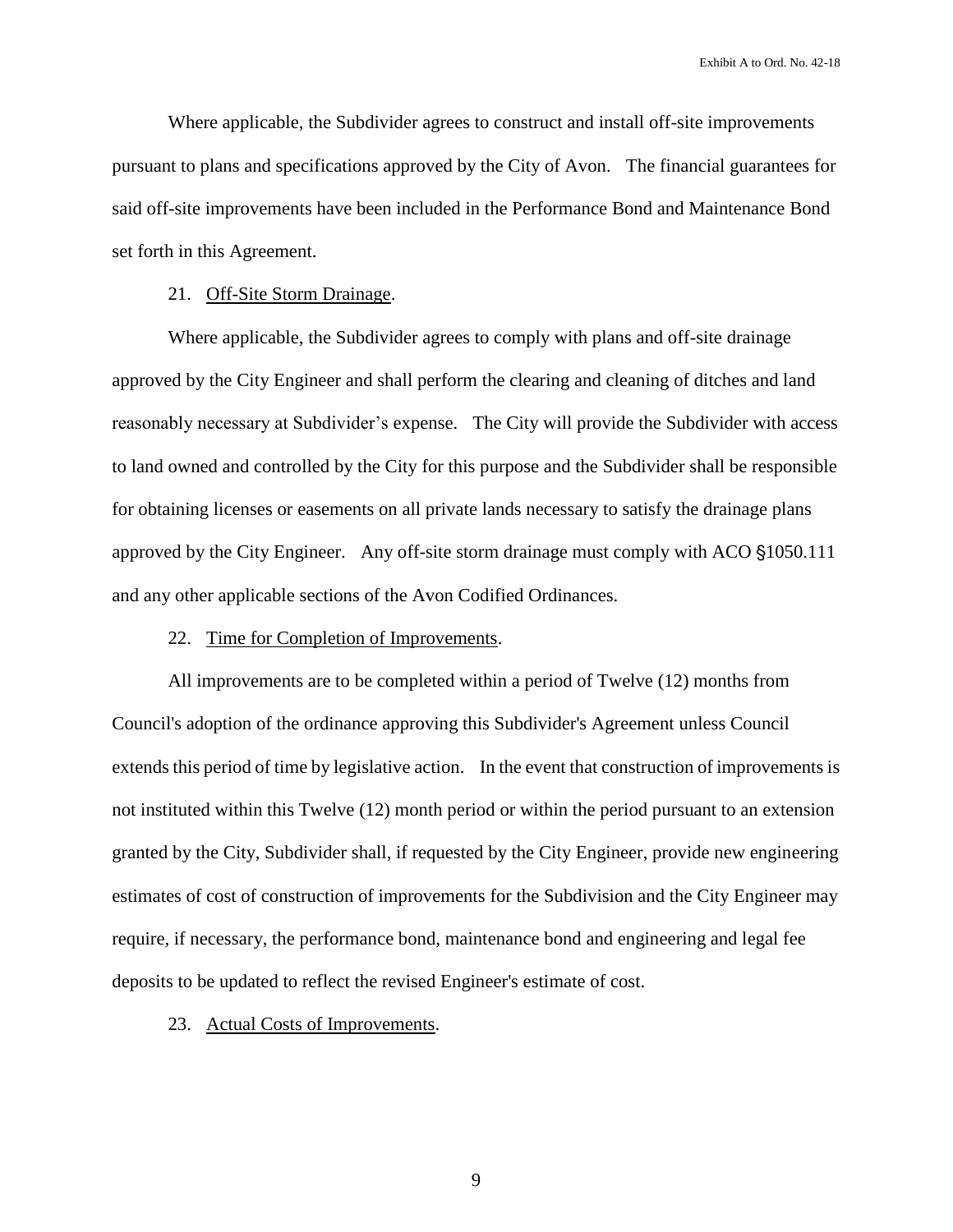Subdivider, prior to passage of ordinance accepting improvements, shall submit to the Finance Director of the City the actual costs of improvements itemized as to roadway (length, width, type, unit cost, street name), traffic control (signalization, location, cost), sanitary sewers (length by size, unit cost, street location), storm sewers (length by size, unit cost, street location) water distribution (length by size, unit cost, street location), park/bike trail(s) (if applicable, length, width, unit cost, location) and pump station(s) (if applicable, cost, location, description) that are to be accepted by the City. The costs for these items shall include all incidentals such as hydrants, valves, manholes, catch basins, etc., as necessary to construct the improvement.

# 24. Engineer's As-Built Documents.

Subdivider shall file with the City's Engineer as-built documents prior to an ordinance being placed on Council's agenda for acceptance of improvements in this Subdivision. The as-built documents shall be submitted in hard copy or, if generated by such means, in electronic form. Hard copy shall be on reproducible mylar. Electronic copy shall be submitted on the appropriate digital media in DWG and PDF formats.

## 25. Stormwater Drainage Improvement Fund.

Prior to being placed on Council's agenda for acceptance of improvements in this Subdivision, Subdivider shall remit to the Director of Finance the sum of Seven Thousand Five Hundred Nineteen and 20/100 (\$7,519.20) Dollars (\$783.25 x 9.60 acres). This payment shall be placed into City Fund No. 273 in accordance with ACO  $$1050.193, 1050.17(b)$ 

## 26. Storm Water Detention and Fee.

Due to the location of this Subdivision, the City Engineer requires on-site storm water detention. The Subdivider has constructed storm water detention in this Subdivision for phases 3, 4, 5 and 6 at a cost that exceeds the City's storm water detention fee.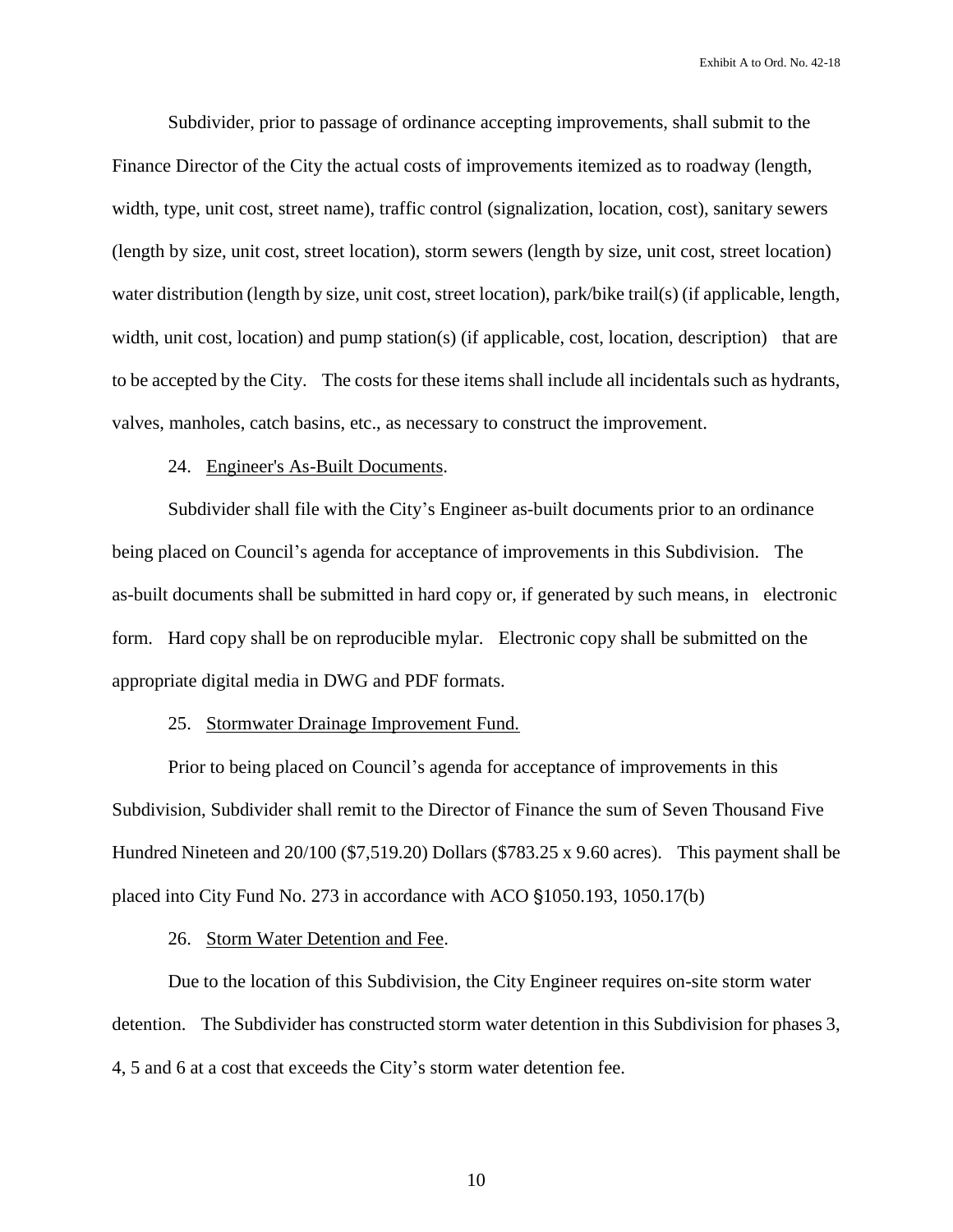| <b>Excess Storm Water Detention Fee</b>         | $-$ \$67,719.66 |
|-------------------------------------------------|-----------------|
| Less Detention Basin Costs 5 & 6                | \$105,945.00    |
| Less Detention Basin Costs $3 & 4$              | \$108,133.00    |
| (Developed Area (31.76 Acres) x \$4,608.26/Acre | \$146,358.34    |
| City's Storm Water Detention Fee                |                 |

As such, the Engineer's actual cost of construction of on-site storm water detention, including the cost of land, exceeds the storm water detention fee provided for in Ordinance No. 44-93. Therefore, pursuant to Ordinance No. 44-93, no storm water detention fee shall apply to this Subdivision.

## 27. Homeowners Association, Storm Water Detention Area, Common Areas and Easements.

Subdivider shall require all plats in the Subdivision to be a part of the Homeowner's Association formed for Phases 1 to 5 of Palmer Village which Homeowner's Association shall assume responsibility for all maintenance, upkeep, repair, replacement and management of the storm water detention area or other common area. The rules of the Homeowner's Association shall prohibit the construction of any improvement or structure or the retention of any obstruction of any kind in the storm water detention area, common areas or easements. Said rules shall include the establishment of a special fund approved by the City Engineer and Law Director for the sole purpose of maintaining the storm water detention area and its pertinent easements.

Prior to an ordinance being placed on Council's agenda for acceptance of improvements in this Subdivision, the rules or bylaws of the Homeowner's Association shall be approved by the Director of Law of the City, and reference to the rules or bylaws of the Homeowner's Association shall be contained in the recorded Plat. All conveyances by the Subdivider shall contain deed restrictions referring to the requirement of membership in the Homeowner's Association. Should the Homeowner's Association fail to maintain the storm water detention area or other common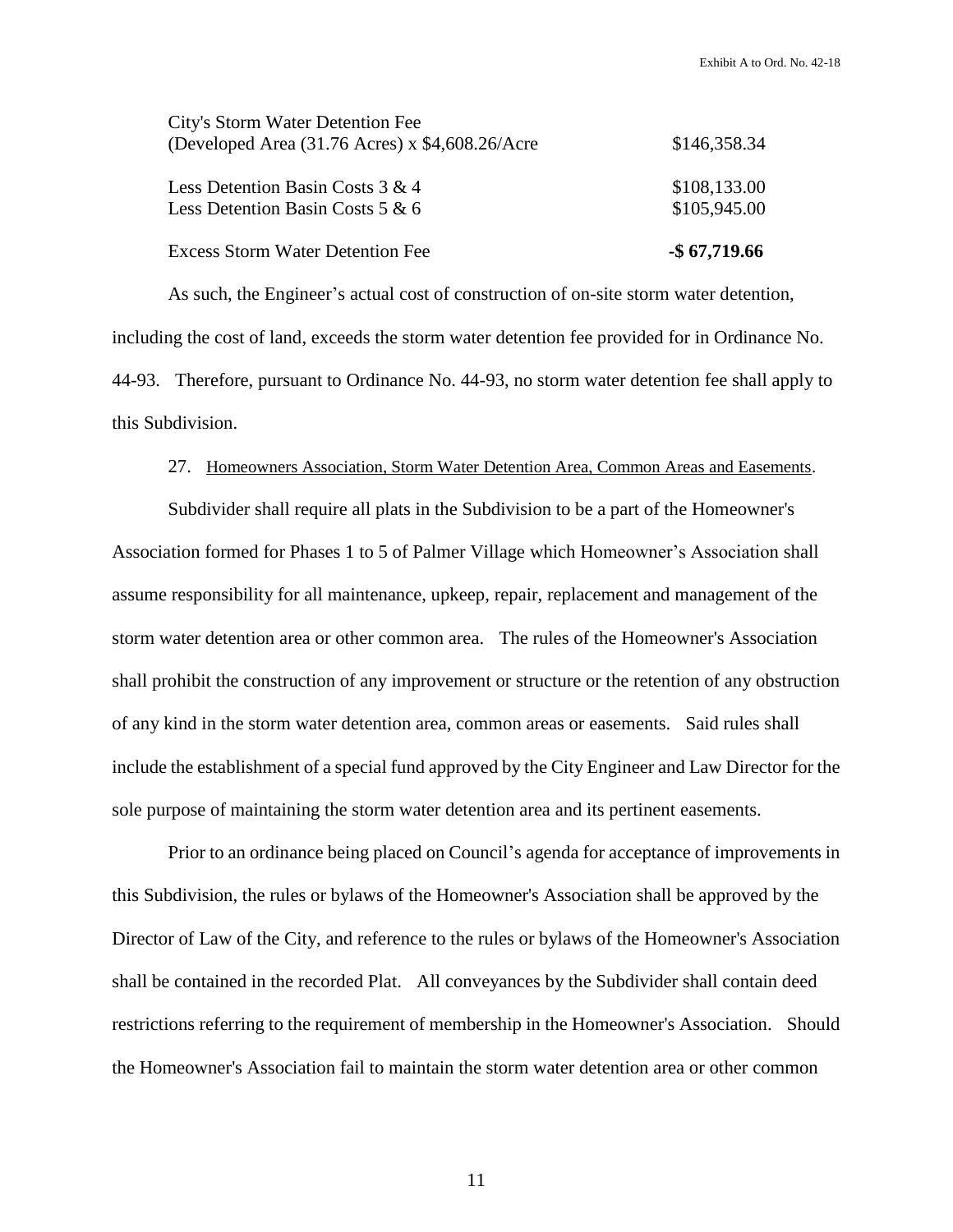areas, the City may enter upon the land and perform any necessary maintenance, repair or replacement, and shall charge all costs incurred by the City, including legal and engineering fees, to the Homeowner's Association and/or the individual property owners in the Subdivision. Easements for this purpose, acceptable to the City Engineer and Law Director, shall be provided by Subdivider. Compliance with this Section shall be a condition precedent to issuance of Building Permits.

# 28. Maintenance and Repair of Storm Sewers Not Located Within The City Right-of-Way.

The Homeowner's Association and/or individual property owners shall be responsible for the maintenance and repair of all storm sewers located within the Subdivision other than those located within the City right-of-way. In the event that the Homeowner's Association and/or property owners fail to keep in good repair and maintain said storm sewers, the City, upon notice to the Homeowner's Association and/or property owners, shall have the right to enter upon the Subdivision lands and perform any repairs deemed necessary to avoid or abate any conditions which obstruct the flow of storm water in order to assure proper drainage. All costs incurred by the City for repairs and maintenance of the storm sewers shall be charged against the Homeowner's Association and/or property owners.

# 29. Compliance by Subdivider as Condition Precedent to Subsequent Development or Phases.

Subdivider acknowledges and agrees that he will fully comply with all terms and conditions contained herein as a condition precedent for the commencement of any subsequent development or phase of development within the Subdivision and the City may withhold approval of any such subsequent development or improvements until such time as the Subdivider fulfills all the terms, conditions and requirements set out herein.

30. Inspection and Maintenance Agreement.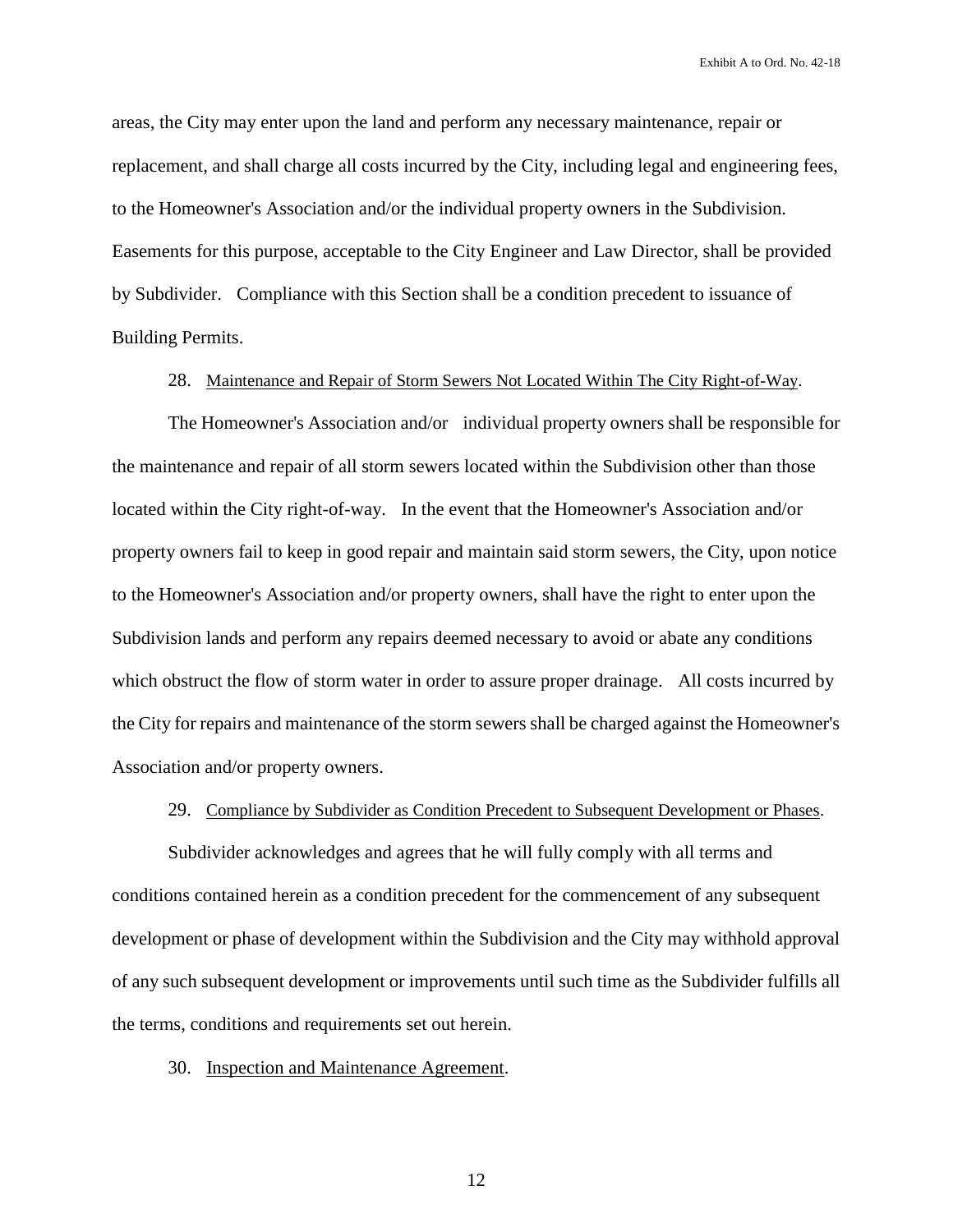In accordance with ACO  $$1050.10 1050.08(d)(10)$  and  $$1050.105$ , an Inspection and Maintenance Agreement must be accepted by the City Engineer prior to passage within two (2) years of the passage of an Ordinance authorizing the final plat and Subdivider's Agreement for this phase of the subdivision.

# 31. License to Enter Upon Private Streets, Driveways, and Parking Areas.

Subdivider herein agrees to grant to the City of Avon (i.e., Fire Department, Police Department, Service Department and the like), a license to enter upon any private streets, driveways, or parking areas within the Subdivision for the purposes of carrying out patrolling and security and necessary governmental functions. While present on said private premises, public employees or agents for the various departments shall have those rights, privileges, defenses and immunities granted City employees set forth in Ohio Revised Code including but not limited to Chapter 2744.

# 32. Breach of Contract.

The Subdivider further agrees that any violation of or non-compliance with any of the provisions and stipulations of this Agreement shall constitute a breach of contract. A breach of contract shall also be deemed to have occurred in the event of the Subdivider's failure to perform work at the Subdivision for a period of One Hundred Twenty (120) days, the Subdivider's insolvency, appointment of a receiver, filing of a voluntary or involuntary petition in bankruptcy, the commencement of a foreclosure proceeding of a lien against the Subdivision property, or its conveyance in lieu of foreclosure. The City agrees that in the event of a breach, it shall provide Subdivider with notice thereof in writing. Should Subdivider fail to remedy the breach, to the satisfaction of the City, within Thirty (30) days after receiving notice thereof from the City, the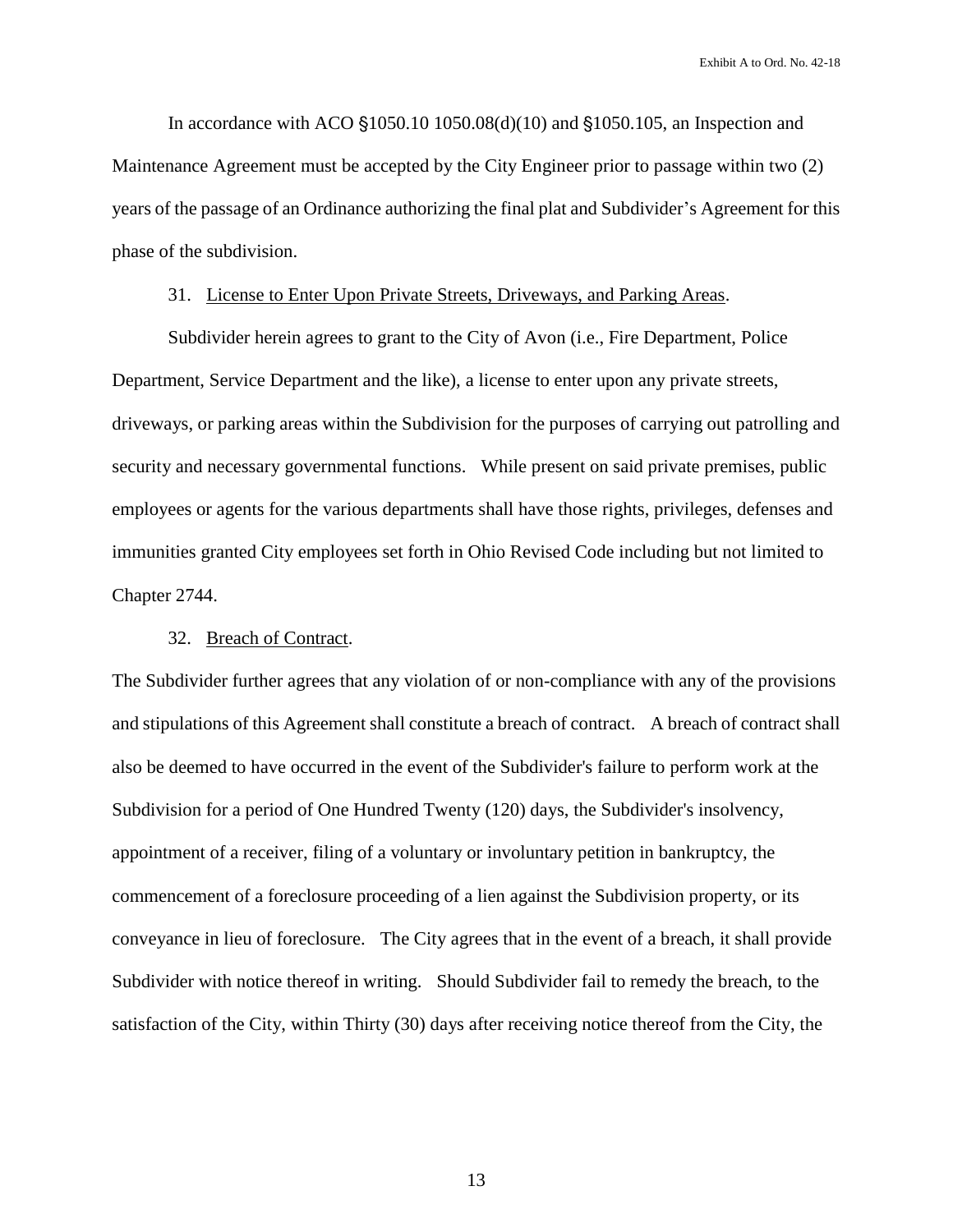City Engineer shall have the right to stop the work forthwith and use Subdivider's guarantees for such purpose and require Subdivider to pay any additional amount required to complete the work.

# 33. Preservation and Restoration of Property.

Subdivider shall maintain the work during construction and until final acceptance. This maintenance shall constitute continuous and effective work prosecuted as required with adequate equipment and forces to the end that the roadbeds, road surfaces and structures are kept in satisfactory condition at all times.

Subdivider shall be responsible for all damage or injury to property of any character, including roadbeds and road surfaces, during the prosecution of the work, resulting from any act, omission, neglect or misconduct in his manner of method of executing said work satisfactorily, or due to his non-execution of said work, or at any time due to defective work or materials, and said responsibility shall not be released until the work shall have been completed and accepted. When or where any direct or indirect damage or injury is done to public or private property by or on account of any act, omission, neglect or misconduct in the execution of the work or in consequence of the non-execution thereof on the part of contractor, Subdivider shall restore, at his own expense, such property to a condition similar or equal to that existing before such damage or injury was done, by repairing, rebuilding, or otherwise restoring as may be directed, or he shall make good such damage or injury, in an acceptable manner.

In the event of any damage or injury to property as stated herein, all deposits and financial guarantees set forth in this Agreement shall be retained by the City and not released until such time as the appropriate repairs are made and acceptable to the City Engineer and Law Director.

# 34. Ingress and Egress.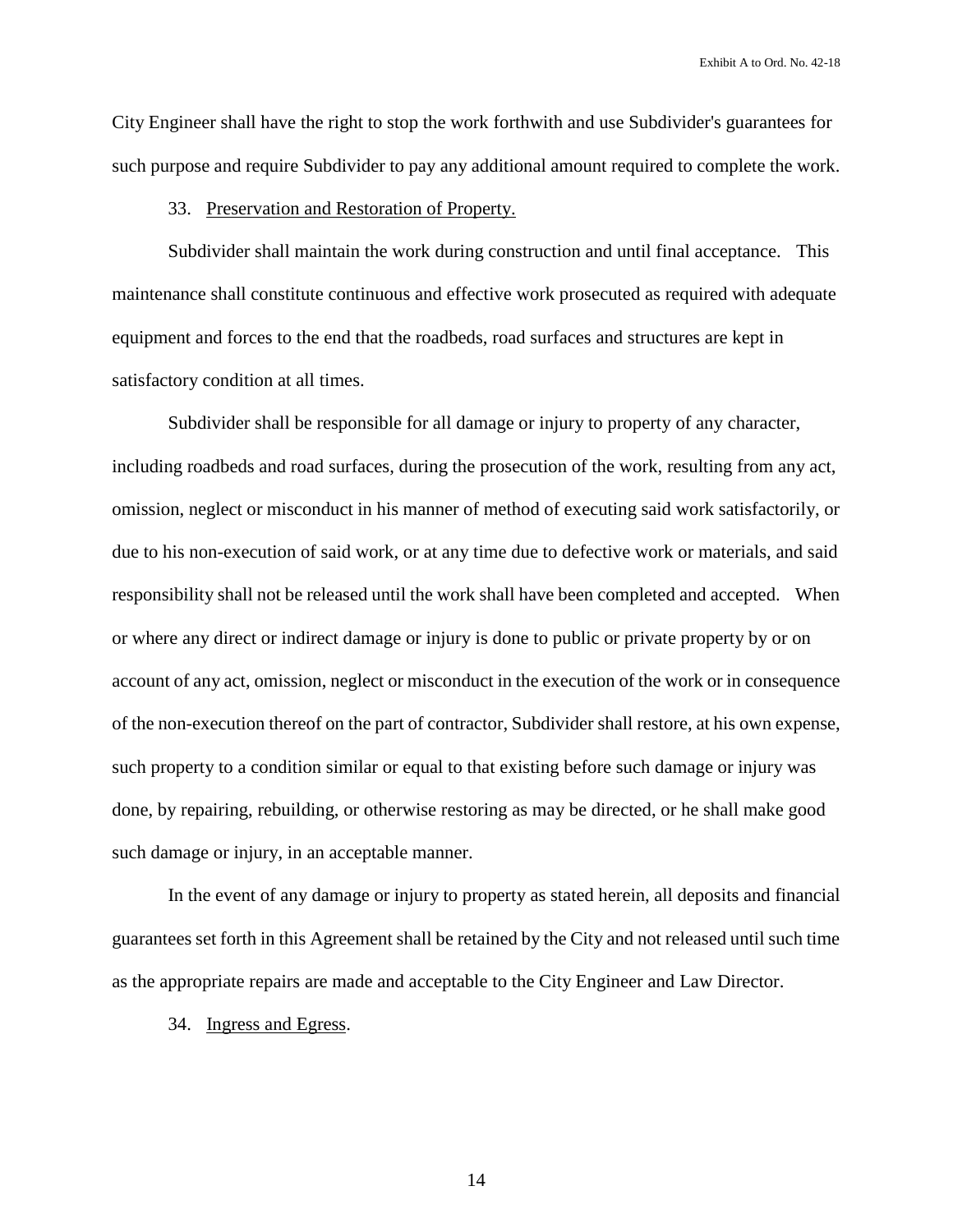Subdivider shall restrict all movement of loads, vehicles and other equipment into and from site in strict accordance with a route approved by the City Engineer and Law Director. All ingress and egress into the subdivision during construction of improvements shall be made through the designated construction entrance.

35. Cleaning Up.

During the construction, Subdivider shall keep the site of the work and adjacent premises as free from material, debris and rubbish as is practicable and shall remove this waste entirely and at once, if, in the opinion of the City, such material, debris or rubbish constitutes a nuisance, a safety hazard or is objectionable in any way to the public.

Upon completion and before final acceptance of the work, Subdivider shall remove from the site of the work and adjacent premises all machinery, equipment, surplus materials, falsework, excavated and useless materials, rubbish, temporary buildings, barricades and signs, and shall restore the site to the same general conditions that existed prior to the commencement of its operations.

Subdivider shall clean off all cement streaks or drippings, paint smears or drippings, rust stains, oil, grease, dirt, and any other foreign materials deposited or accumulated on any portion of its work, or existing work, due to its operations.

In the event Subdivider fails to comply as set forth herein, the City shall perform the necessary work to accomplish the clean up set forth herein and shall charge Subdivider for said work. Weekly erosion control inspections by a CESSWI or CPESC certified inspector must be completed in accordance with ACO  $\S1050.151$ . Any issues arising out of these inspections or out of inspections conducted by City staff must be resolved pursuant to ACO §1050.21.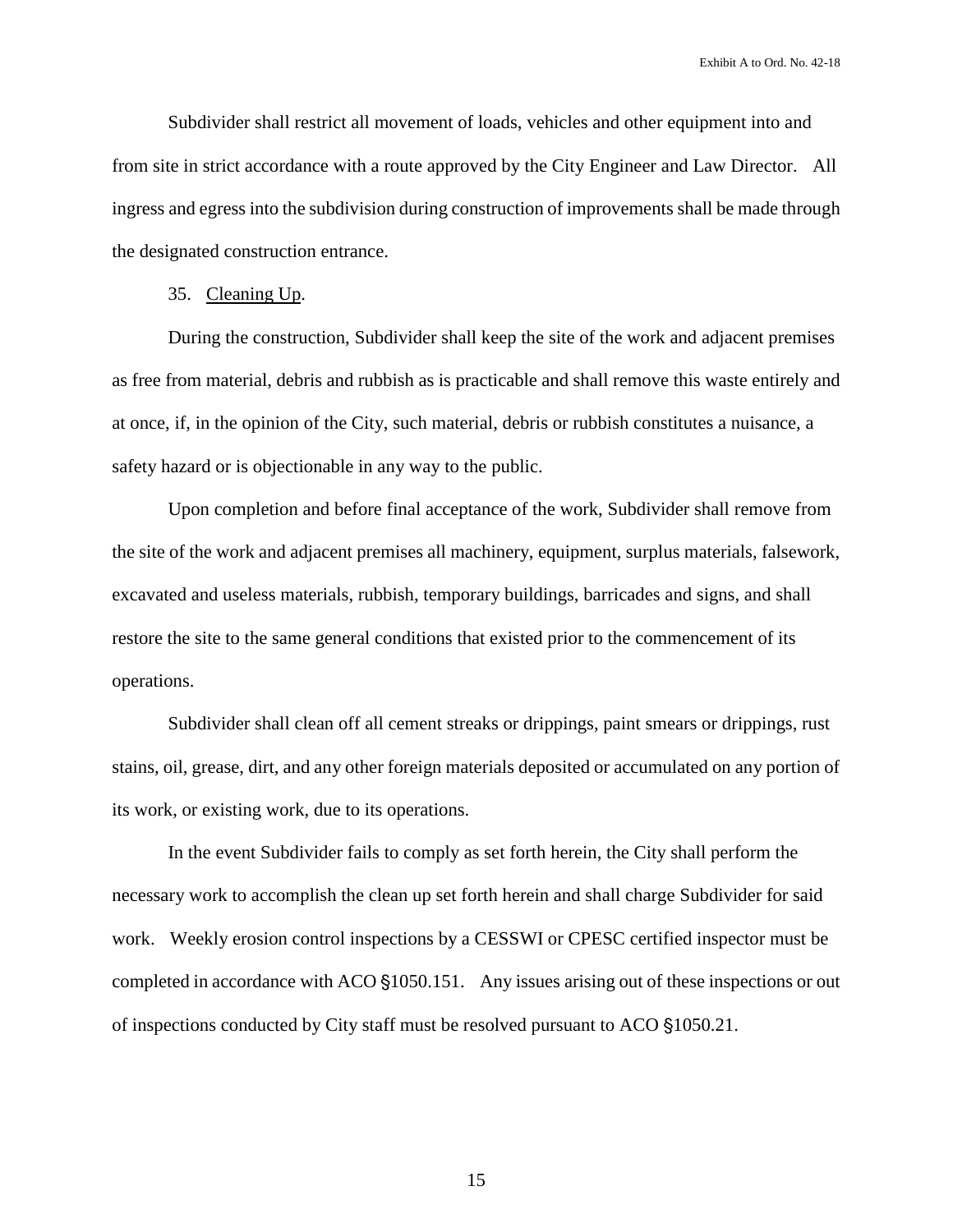In the event of non-compliance as stated herein, all deposits and financial guarantees set forth in this Agreement shall be retained by the City and not released until such time as the appropriate clean up is made and acceptable to the City Engineer and Law Director. Nothing in this section shall preclude the City from seeking fines or other remedies against Subdivider associated with violations of any provisions of Chapter 1050.

## 36. Warranty Against Defects.

Subdivider shall warrant all Subdivision improvements to be free from defects and shall make all necessary repairs or modification to the Subdivision for a period of Three (3) years from acceptance of dedication of improvements of the final phase of the Subdivision by the City of Avon. If Subdivider fails to meet the warranty obligations in a timely manner, the City of Avon may contract with any other party for the necessary work or use its own employees to perform the work and to be reimbursed by Subdivider or, if sufficient funds are available, to draw upon the financial guarantees provided in this Agreement.

# 37. City Ordinance and Regulations, Survival of Agreement, Non-Waiver.

Nothing in this Subdivider's Agreement shall constitute a waiver of the rights of the Parties, including local government sovereign immunity. All City Ordinances and Regulations not inconsistent with this Agreement shall remain in full force and effect, and shall be binding upon and control construction and development of the Subdivision, and nothing contained in this Agreement, nor acceptance of dedication of improvements by the City, shall limit the effect of same, including, but not limited to, design and construction, planting of trees, street lighting, conveyance of required easements, payment of storm drainage fees, park fees, sewer tap fees, and any other requirements of the Codified Ordinances of the City.

38. Special Conditions for Block J.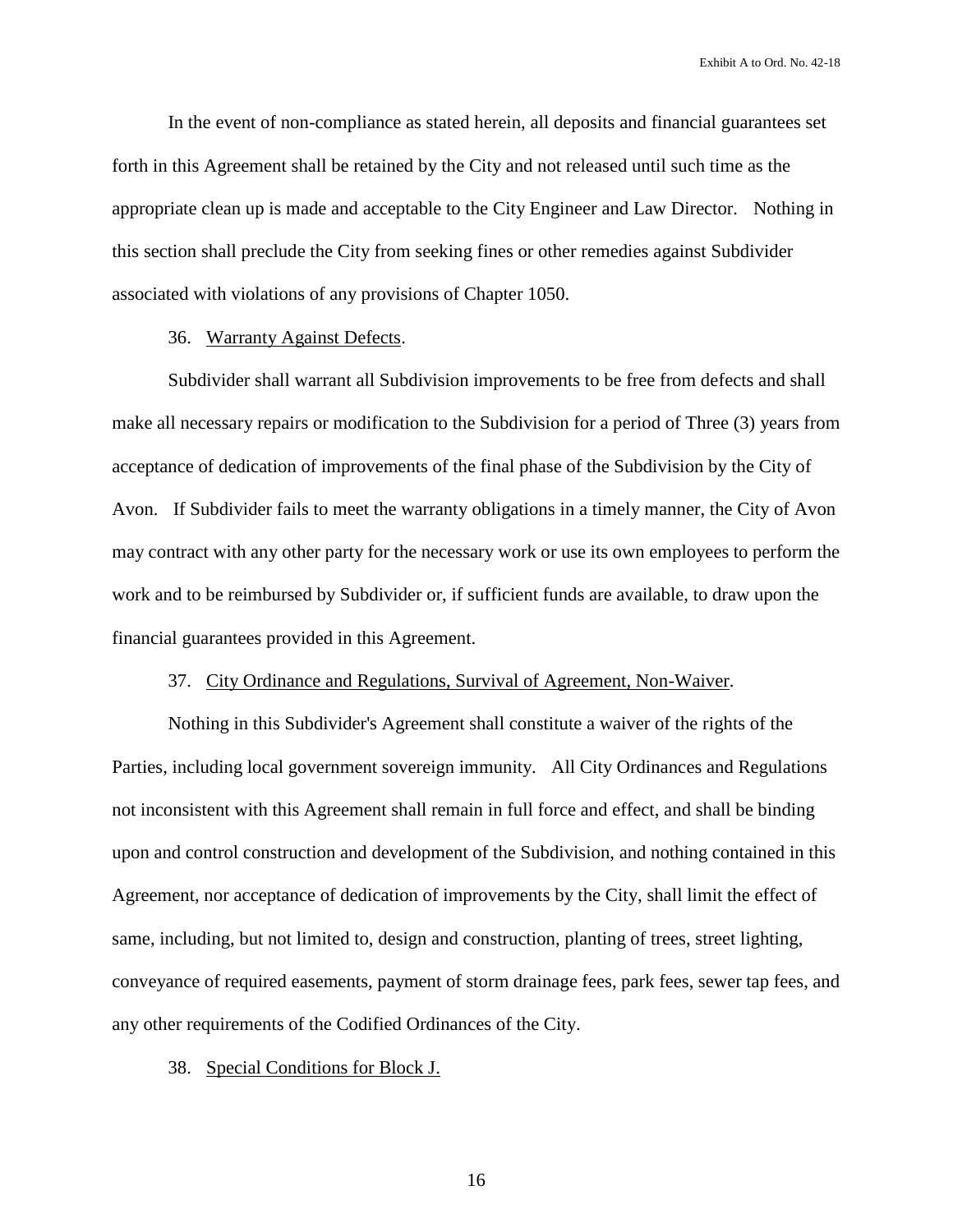Block J is a block of land identified on the final plat as being adjacent to Lots 68 and 69. It is designated as an unbuildable lot. Upon sale of Block J to one of these adjoining property owners, the deed of conveyance will carry the following deed restriction: "Any motorized recreational vehicles that are used on Block J shall be owned by the owner of Block J. The owner of Block J shall not permit any public use of motorized recreational vehicles by other parties on said property." This clause shall be binding upon the Subdivider, run with the land and be enforceable against its successors and assigns.

# 39. A.D.A. Compliance.

Subdivider shall fully comply with all relevant requirements of the **Americans with** Disabilities Act and all site improvements subject to this law must be approved prior to construction by the City of Avon A.D.A. Coordinator.

## 40. Severability Clause.

If any part, clause, provision or condition of this Subdivider's Agreement is held to be void, invalid, or inoperative, such party, clause, provision or condition will be severed and will not render invalid the remaining portions of this Agreement.

#### 41. Obligation to Notify.

Subdivider shall notify, in writing, any transferee of the Subdivision or any lot located in the Subdivision of the existence, terms and conditions contained in this Agreement and any easements or restrictions required hereunder. The Subdivider shall provide the City with a copy of said written notification immediately thereafter.

# 42. Addresses of Parties for Purpose of Notice.

All notices and communications between parties pursuant to this Agreement shall be made upon the City of Avon through the Office of the Mayor at Avon City Hall, 36080 Chester Road,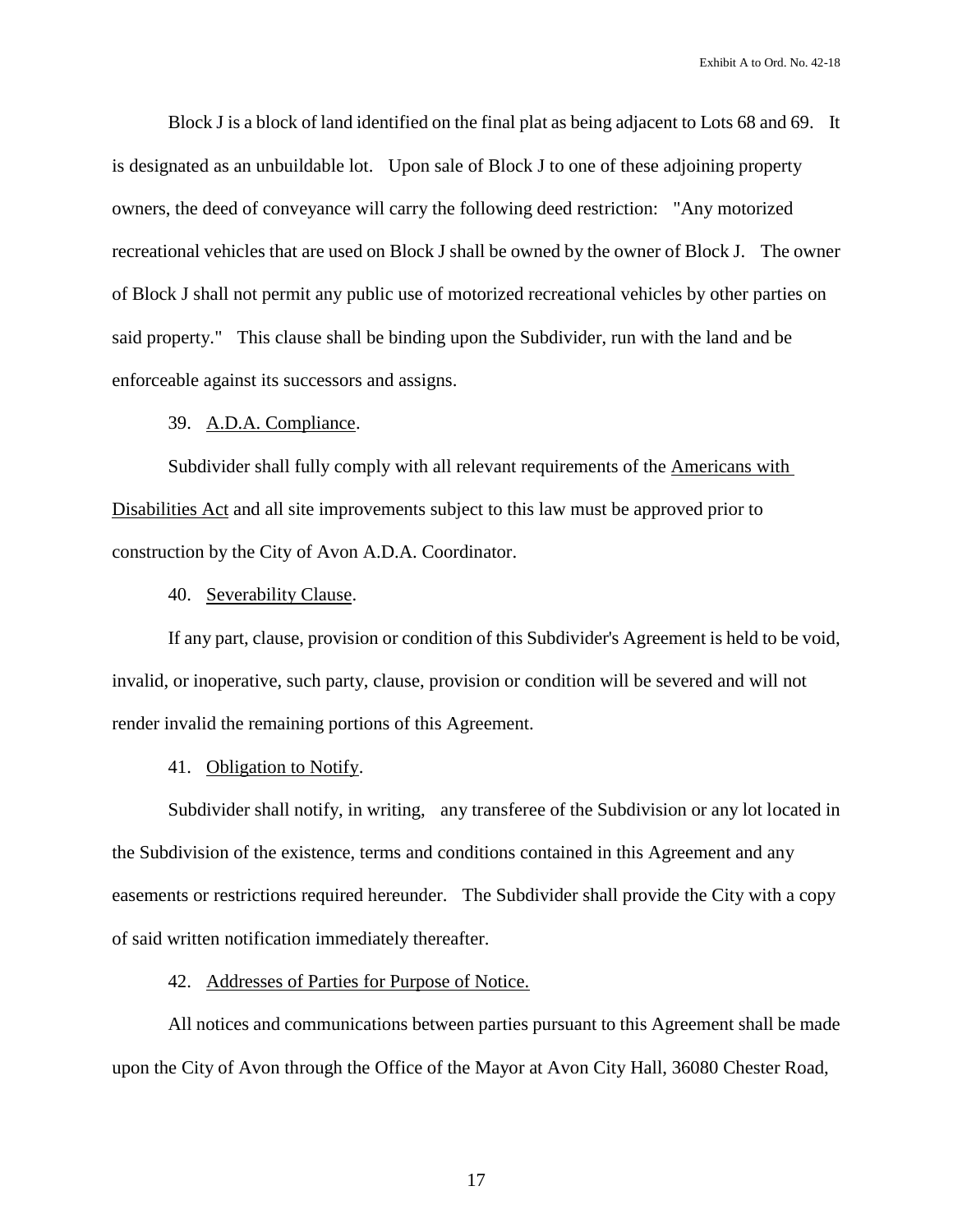Avon, Ohio 44011, and upon the Subdivider at: Richard T. Garrett, 33 Hidden Valley, Rocky River, Ohio 44116 with a copy to Brian Salvagni, Esq., 2242 Violet Court, Suite 1000, Avon, Ohio 44011.

# 43. Parties Bound.

This Agreement shall be binding upon and inure to the benefit of the Subdivider, its builders, contractors, subcontractors, its heirs, executors, administrators, agents and assigns, and shall further be binding upon and inure to the City and its assigns.

44. Modification or Amendment.

This Subdivider's Agreement shall not be modified, amended or assigned except by a written instrument signed by each Subdivider, the Subdivider's Assignee, and the Mayor or other authorized agent of the City of Avon and approved by a majority of the members of City Council.

45. Applicable Law and Venue.

This Agreement shall be subject to and governed by the laws of the State of Ohio and any dispute between the parties shall be filed in Lorain County, Ohio.

**IN WITNESS WHEREOF**, this Subdivider's Agreement is executed at Avon, Ohio, this  $day of$  , 2018.

WITNESSES: **AVON SANDBOX LLC**

(Avon Sandbox Signatures) By: Garrett Development, Inc., Its Managing Member,

Printed Name

 $\overline{a}$ 

By: Richard T. Garrett, Managing Member

Printed Name